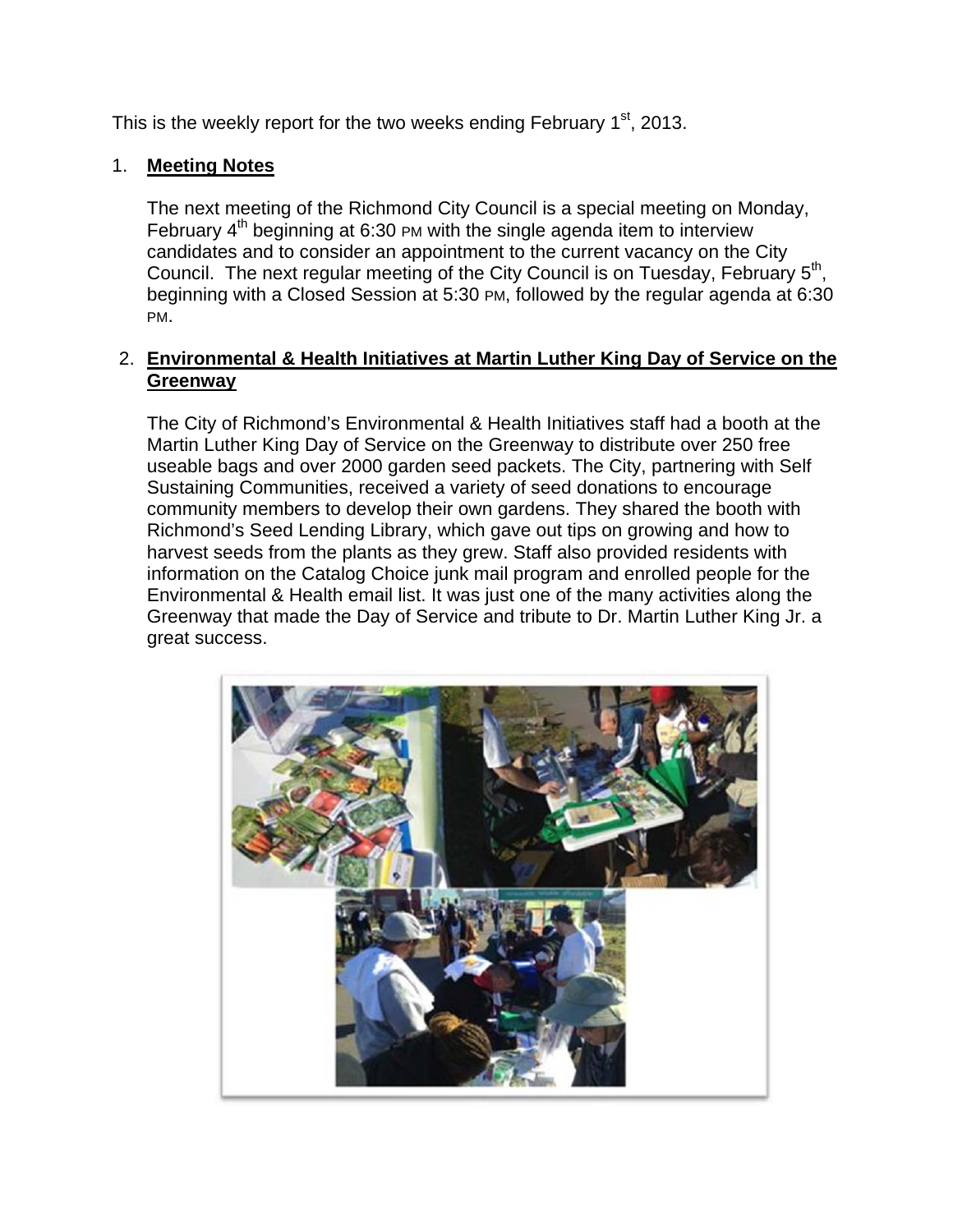# 3. **City Receives Excellence in Procurement Award**

At the recent Annual Conference of the California Association of Public Procurement Officials (CAPPO), the Finance Director and Purchasing Staff were presented with a trophy representing the National Procurement Institute's Achievement of Excellence in Procurement Award. This award recognizes organizational excellence in procurement by public and non-profit organizations. The judging criteria are designed to measure innovation, professionalism, e-procurement, productivity, and leadership attributes of the procurement function.

The City of Richmond is one of only 40 government agencies in California and one of 54 cities in the United States to receive the award. This is the third consecutive year that the City of Richmond has received the award.



# 4. **AC5 Award Recipients 2012 – Two Richmond Awardees: Michele Seville and Hershell West**

The Arts and Culture Commission of Contra Costa County (AC5) celebrates arts leaders in our communities through the *Arts Recognition Awards*, honoring individuals, businesses, or charitable organizations that have made significant artistic or philanthropic contributions to Contra Costa's arts and culture over a sustained period of time.

On January 15<sup>th</sup>, two Richmond honorees, Michele Seville and Hershell West, were recognized at the 16<sup>th</sup> Annual Arts Recognition Awards program by the Board of Supervisors of Contra Costa County. A third honoree was Carrie Brewster, Director of the Museum of Art at St. Mary's College in Moraga. The presentation was a brief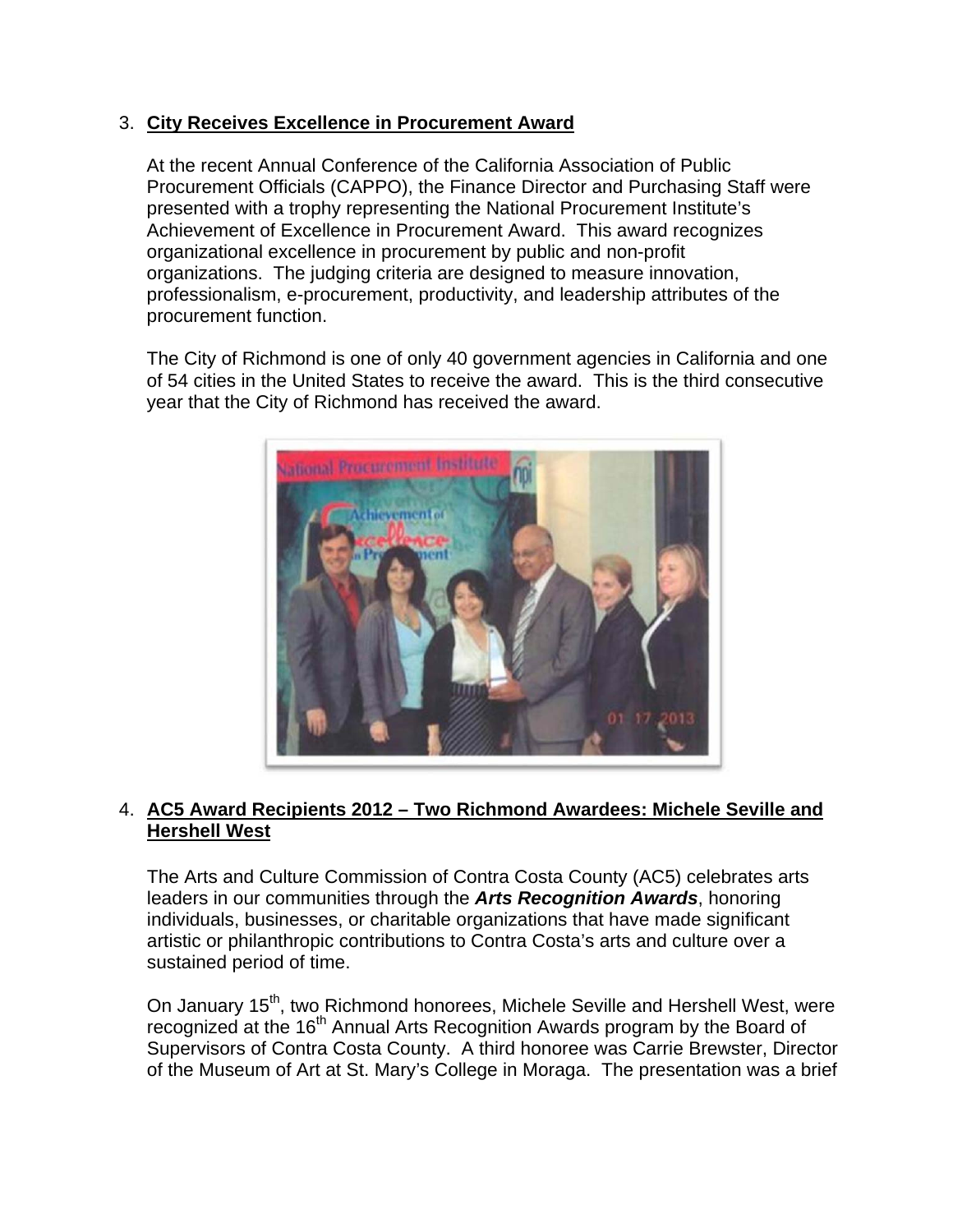ceremony in the Board's Chambers at the County Administration Building on 651 Pine Street in Martinez.

Michele Seville, Richmond's Arts and Culture Manager for eight years, was honored in recognition for her far-ranging vision and tireless advocacy for the arts in Richmond, Contra Costa County, and beyond. She also served as interim Executive Director of the Richmond Art Center (RAC) for seven months in 2012, was the key coordinator of the Neighborhood Public Art Program - Art on the Greenway, and oversaw the public art component of the Richmond Civic Center restoration, the City's largest-ever public art project.

Hershell West, painter/muralist, activist and teacher, was honored with the AC5 Award for his many significant achievements in support of art and culture in Contra Costa County. A past chair of the Richmond Arts and Culture Commission, and former board president of the RAC and Pro Arts in Oakland, he is currently board president of Media Artworks in El Cerrito. Hershell played a key role in the incorporation of "The Art of Living Black." He also served as project manager for three gateway murals with John Wehrle and coordinated other youth mural projects.

Michele and Hershell were also recognized by the Richmond City Council at their meeting of January  $29<sup>th</sup>$ .



**Hershell West and Michele Seville, AC5 award recipients**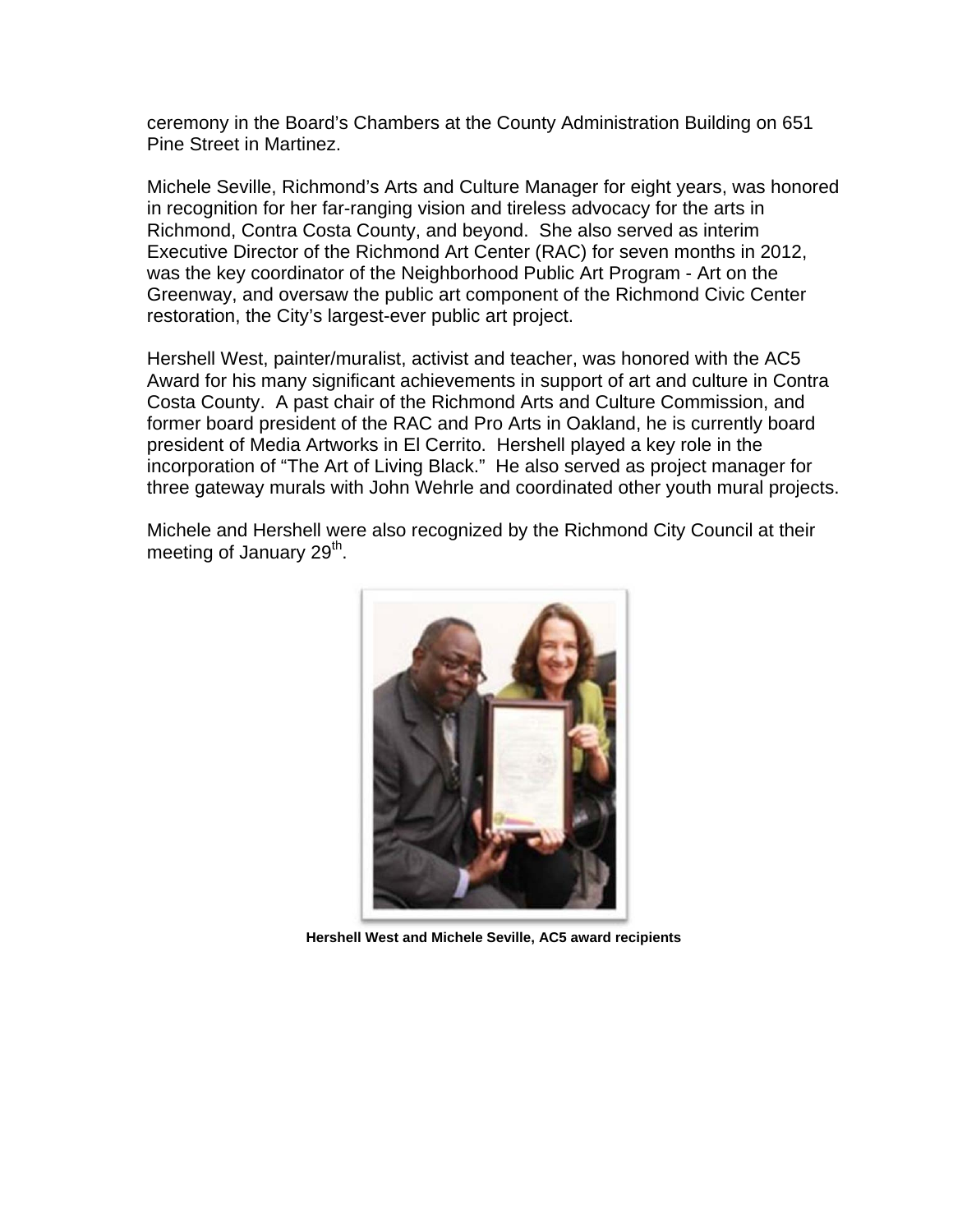

**left to right, back row: Eve Ma, AC5 Commissioner; Hershell West, award recipient; Michele Seville; Darwin Marable, District 11 Commissioner front row: Carrie Brewser, Director of St. Mary's College, Museum of Art; Dyana Bhandari, District 1 Commissioner** 

# 5. **Healthy Richmond Celebration**

On January 30<sup>th</sup>, the Healthy Richmond Celebration honored the accomplishments of the over thirty Healthy Richmond grantees working to make Richmond a healthy, safe and thriving community. The celebration was presented by the Healthy Richmond Steering Committee and honorary hosts Mayor McLaughlin, Vice Mayor Corky Boozé, Councilmembers Nat Bates, Jovanka Beckles, Tom Butt, and Jim Rogers, Congressmen George Miller, Senator Loni Hancock, Assemblymember Nancy Skinner and County Supervisor John Gioia.

The celebration highlighted grantee efforts and accomplishments over the past year. These accomplishments include adoption of General Plan 2030, implementation of a Restorative Justice program, which resulted in a 53 percent reduction in suspension rates at Richmond High School, community efforts to Invest in People, Not Prisons, which, in September 2012, stopped a \$6 million county jail expansion in Richmond and reoriented State funds toward programs that assist the re-entry population in not going back to jail, and the Safe Return Project, which builds the capacity of formerly incarcerated residents to take action on the challenges facing Richmond residents coming home after incarceration.

We would like to extend a special thanks to the Richmond City Council for their leadership and commitment to making these projects possible in Richmond. We would also like to thank the Steering Committee for organizing this event and all the Healthy Richmond grantees for their numerous, significant accomplishments over the past year. We look forward to more collaboration and productivity in building a healthy Richmond.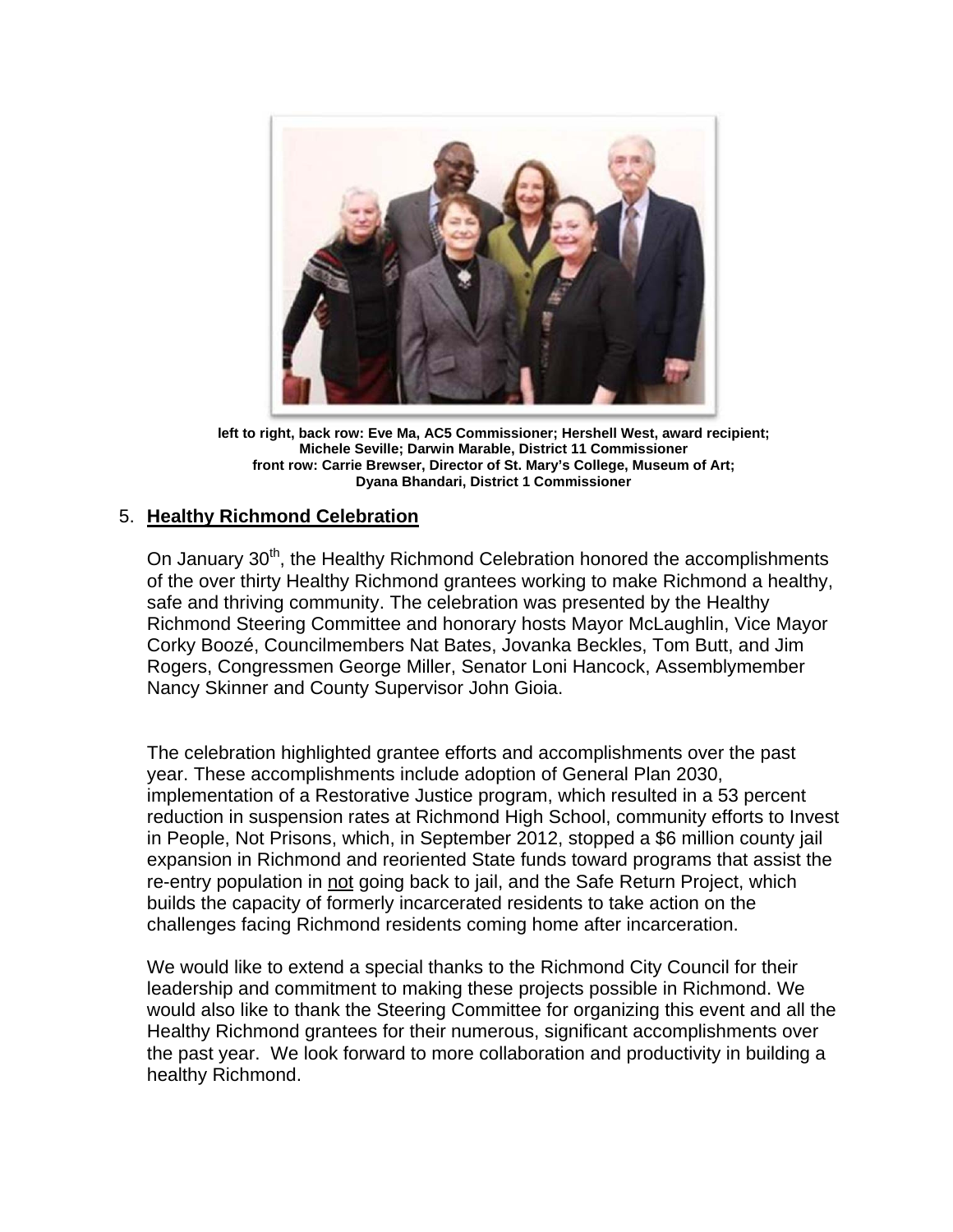For more information on the Healthy Richmond, the Healthy Richmond Celebration and the City's participation, please visit www.richmondhealth.org.



# 6. **Youth Engaged to Serve!**

After a long day at school, high school youth eagerly gathered in the Richmond City Council Chamber on Wednesday, January 30<sup>th</sup> to hear how they could get involved in serving the Richmond community by creating or joining youth led service projects. The session entitled, *Get Your Serve On!*, was led by Richmond ESC (Excellence Serving our Community), Richmond's high impact volunteer program. The session was the first of many to educate and inspire youth to serve during Global Youh Service Day (GYSD), April  $26^{th} - 28^{th}$ . By participating in youth led service projects, youth gain skills in collaboration, communication, leadership, critical thinking, and creativity.



Mayor Gayle McLaughlin welcomed and encouraged the Richmond youth representing six high schools to create service projects to address the issues they care about the most.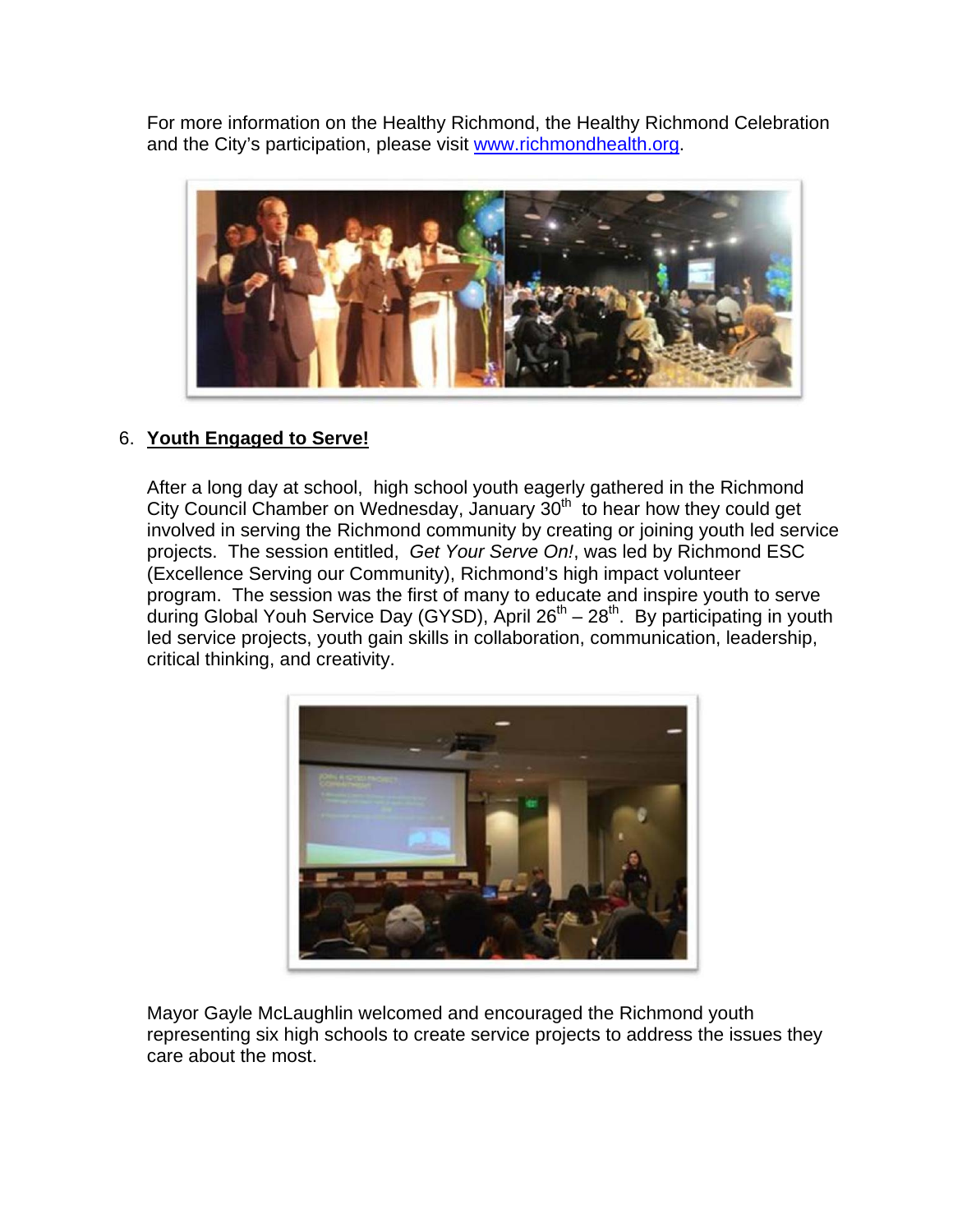

Adult facilitators were on hand to support the youth as they thoughtfully worked in groups to brainstorm service projects in the areas of school beautification/litter, wreckless driving, environmental issues, obesity, school absenteeism, and violence. In addition to the youth attending the January  $30<sup>th</sup>$  session, students from Community Day School at Richmond Police Activities League (PAL) have led the way by being the first group to develop a service project to help decrease violence in Richmond.



In the coming weeks, the youth will reconvene in their groups to continue planning service day projects. Additional sessions will be held to engage and inspire more youth to serve. To learn more about the youth service initiative, to volunteer, or to be an adult facilitator, please contact Bertha Romo at (510) 620-5535. To find out how you can get involved in Richmond's high impact volunteering program, ESC, contact (510) 237-SERV (7378).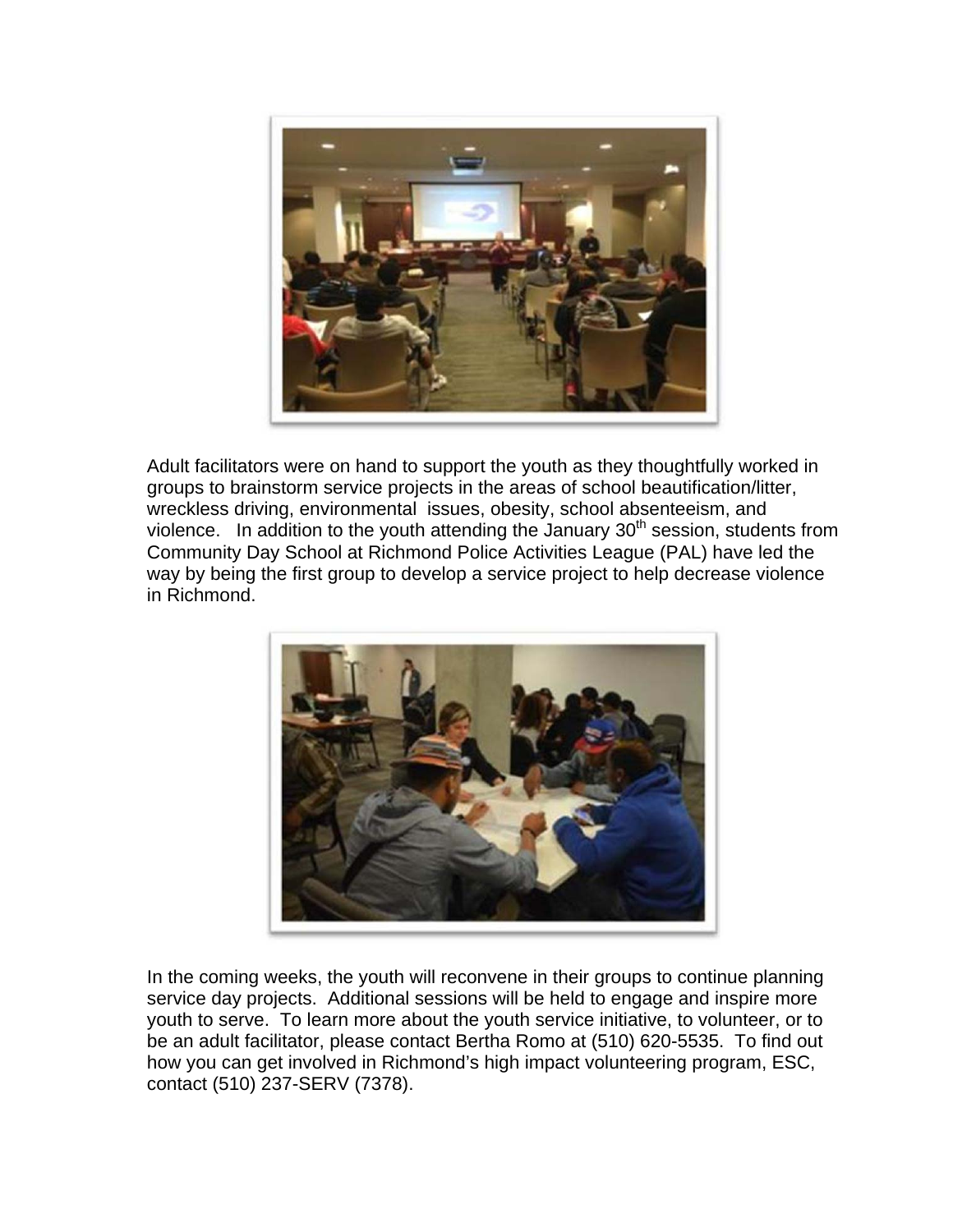# 7. **Single-Use Bag Ordinance Draft EIR**

RecycleMore (the West County Integrated Waste Management joint powers authority of the West County cities) has released the Draft Environmental Impact Report (EIR) for a Single Use Bag Ordinance for a 45-day comment period. The public review period for interested individuals and public agencies to submit written comments on the document will end on March  $4<sup>th</sup>$ .

Copies of the Draft EIR are available for review at the RecycleMore offices, the Contra Costa County Planning Department, and at the planning departments of the cities of El Cerrito, Hercules, Pinole, Richmond, and San Pablo. View the draft EIR by using this link.

## 8. **New Richmond Program to Reduce Junk Mail**

Richmond has a new program to stop unwanted mail at the source. The City is partnering with Catalog Choice to offer residents and businesses a free service to reduce unwanted mail and phone books. Any resident or business in Richmond can create a free account at https://richmond.catalogchoice.org to stop unwanted catalogs, phone books, credit card offers, coupons, and other marketing material received at home and in the workplace. By using the Catalog Choice service, residents help Richmond reduce waste at the source and save money spent on waste collection and disposal.

Visit our www.richmondenvironment.org for more information on the program.



# 9. **Recreation Highlights**

## Adult Tennis

The Adult Men's 3.5 tennis team, the Richmonders, competed in their first match on Sunday, January  $20<sup>th</sup>$ , beating the Laney College B team 2 to 1. Go team!

Disabled Peoples Recreation Center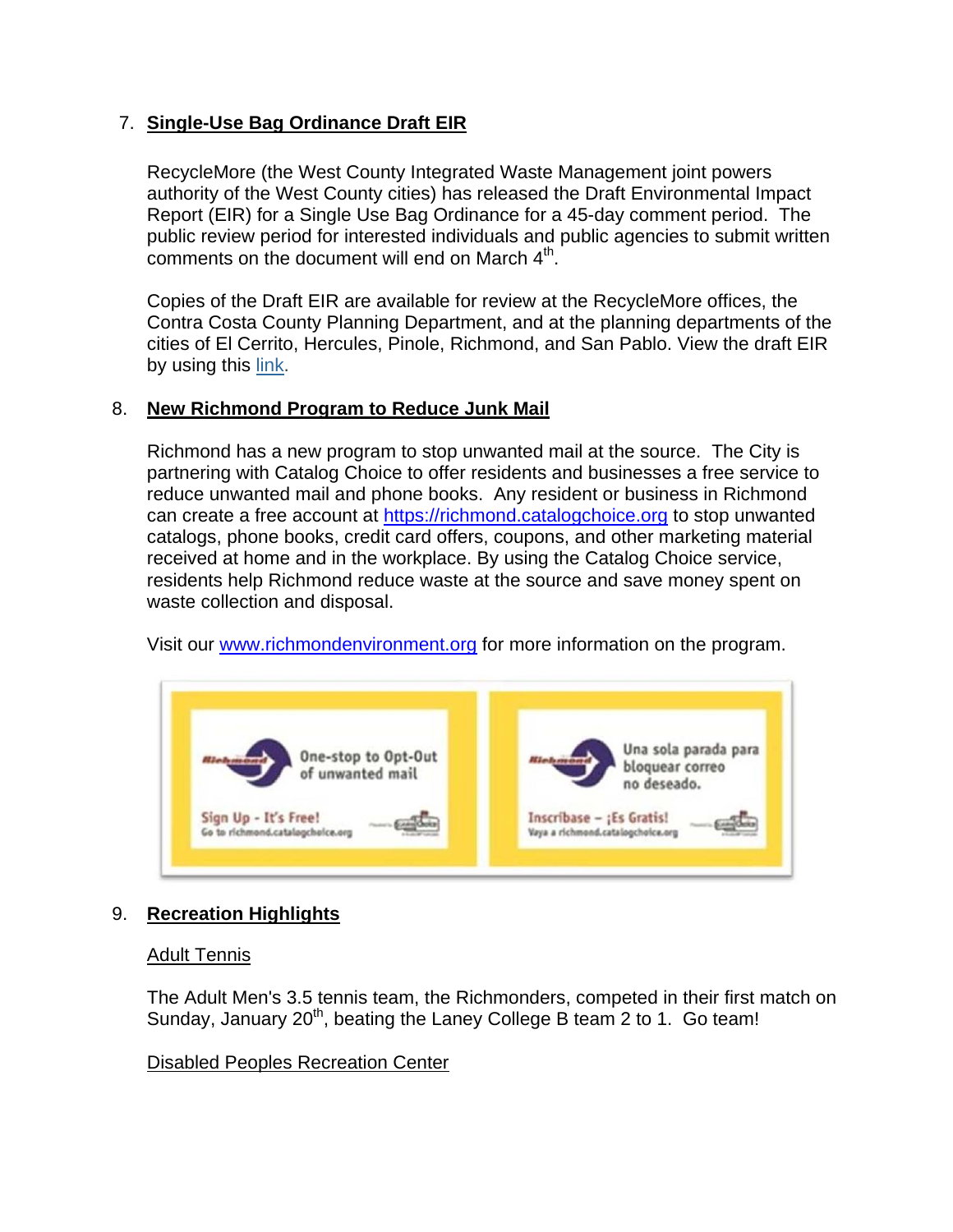With help from family, friends, and staff, one of the Adult Morning program participants has been studying diligently for the California driving permit test. On January 16<sup>th</sup>, he attained his goal and passed with a near perfect score.

Adult Morning participants made mini cheese and pepperoni pizzas for the afternoon program participants in the Therapeutic Interactive Recreation program. They loved the snacks and are now looking forward to returning the favor by making snacks for the adults. In addition to cooking, the afternoon program participants also take part in a technical learning activity which helps participants navigate and express themselves through music, games, and doing homework; some things which have been difficult in the past.

## Volunteer Opportunity

Contra Costa County provides a "Rides for Seniors" program and is in need of volunteers to provide rides. The program helps homebound seniors maintain their independence. For more information or to volunteer call (925) 284-6161.

#### Black History Celebration

The City-Wide Black History Celebration will be held on February  $8<sup>th</sup>$ , from 6:30 PM to 9:30 PM, at the Richmond Memorial Auditorium. All ages can come and enjoy an evening of African dance performances, Senior and Youth Honoree presentations, live music, and dinner. Tickets are available for \$15 per person at the Richmond Senior Center. Call 510-307-8085 or 510-307-8087 for further event and ticket information. We'll see you there!

#### Chinese New Year

The Chinese New Year event is almost sold out! Purchase your tickets at the Richmond Senior Center. Celebrate the year of the snake with dinner, Lion and Dragon dancers, and martial art and cultural performances. This highly anticipated event will be held on Saturday, February 16<sup>th</sup>, from 5:00 PM to 8:30 PM.

#### Casino Trip

The Richmond Senior Center is hosting its monthly Feathers Falls Casino trip on Thursday, February 7<sup>th</sup>. There are just a few seats left! Call (510) 307-8087 for more information.

#### **Annex Senior Center**

The Richmond Annex Senior Center is in the final stages of upgrades. The site is expected to re-open on February  $4<sup>th</sup>$ .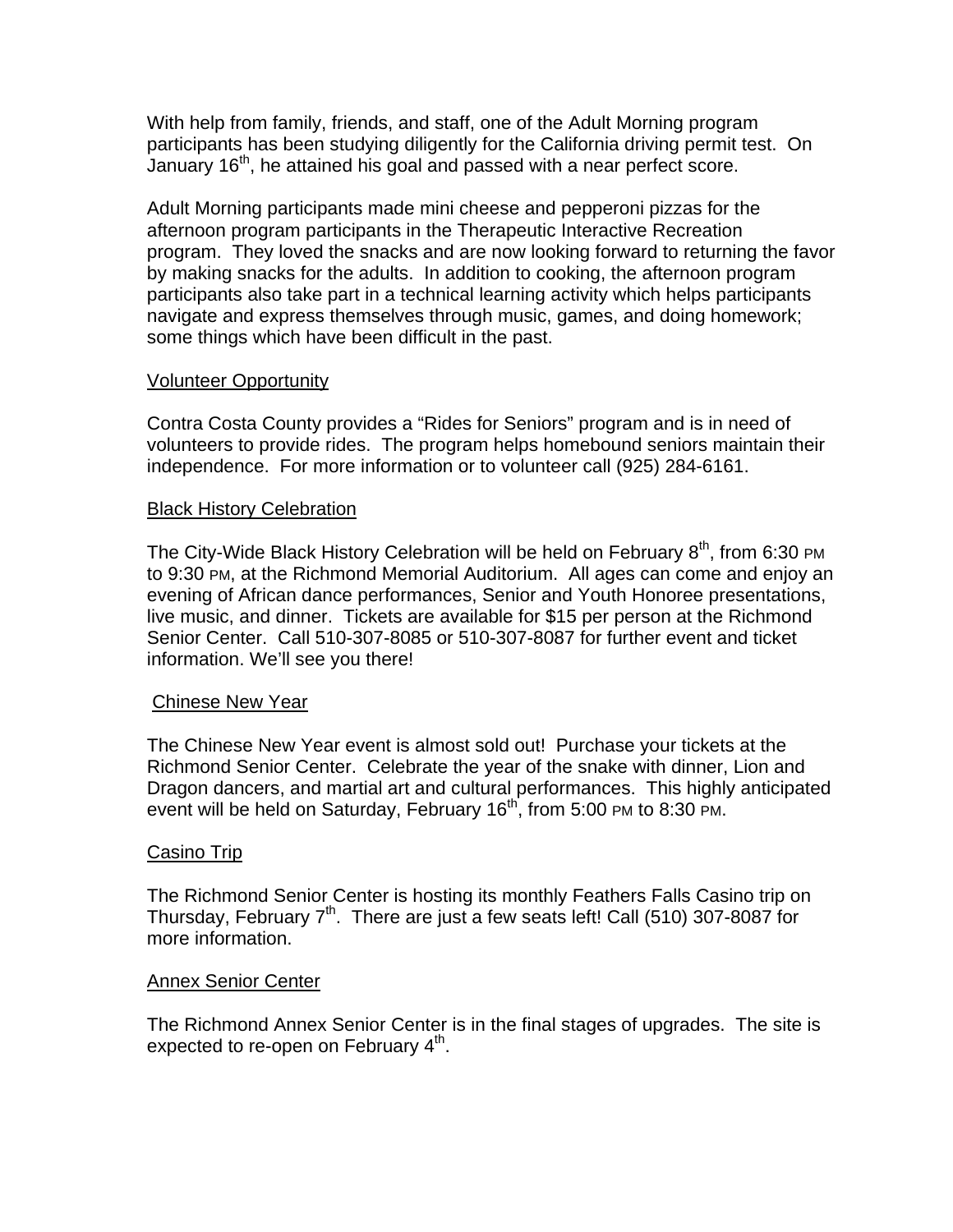

# Booker T. Anderson

A huge "Thank You" to Public Works Staff, in particular the Stationary Engineers, for their hard work in fixing the heaters in the weight room, lobby, and kids room of the Booker T. Anderson Community Center. The patrons and staff are very appreciative.

## Nicholl Park Ball Field

On Sunday, January 27<sup>th</sup>, the Recreation Department's Youth Sports staff collaborated with Parks and Landscaping staff, Little League Baseball staff, and community volunteers to restore Nichol Park Ball Field #1. With guidance from Leo Valle, field crew from the Oakland A's, everyone worked together in the spirit of community to bring the field up to Little League standards. A new pitcher's mound was built, home plate and the batter boxes were restored, new bases and base pegs were installed, and the infield grass was cut back 3 feet, making the base paths meet National Little League standards. The completion of this major project shows good things are possible when several City departments come together to support organized community efforts in our parks for the betterment of our youth.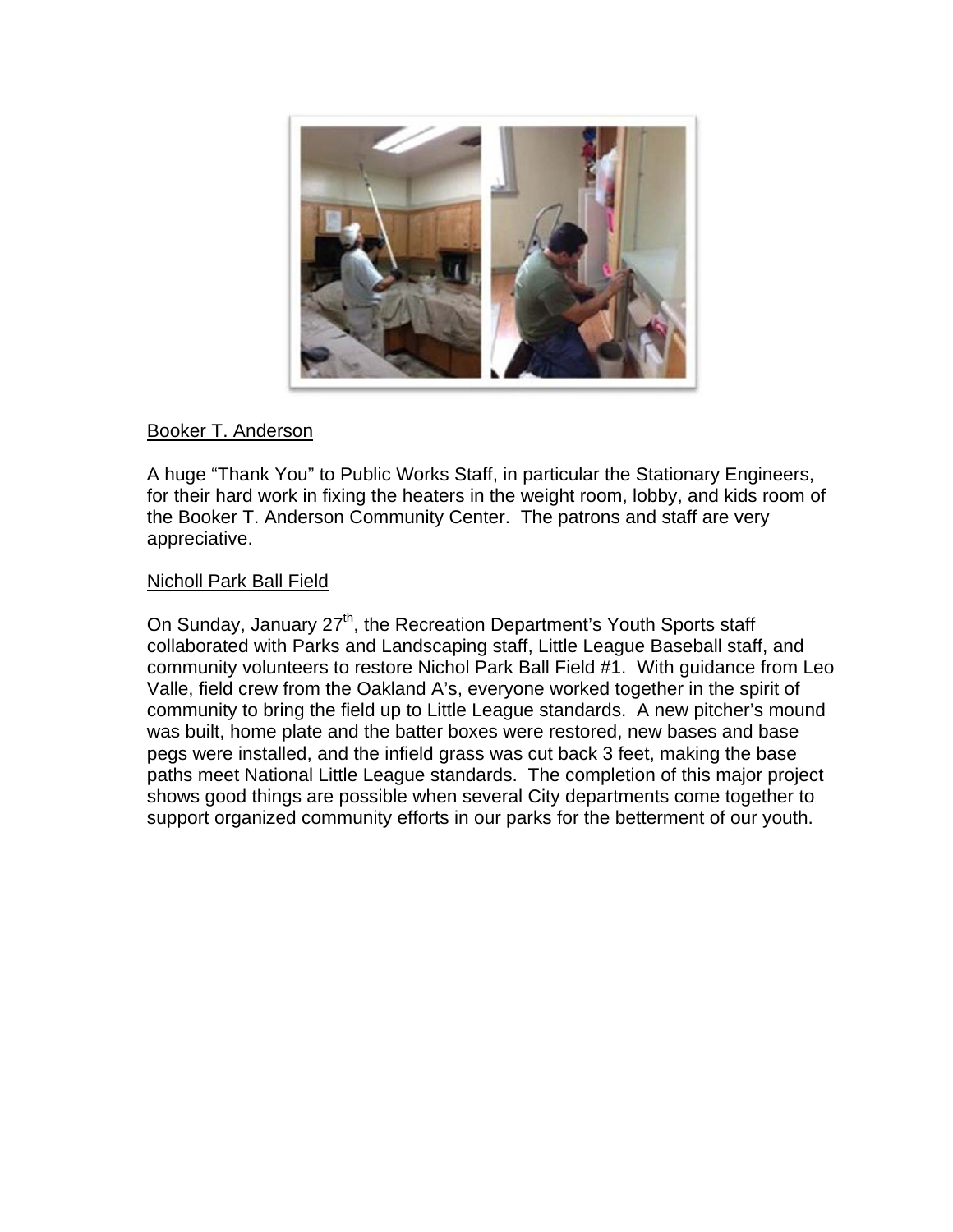

# 10. **Public Works Updates**

Facilities Maintenance Division: The painters completed painting the multi-use room at the Nevin Community Center, and completed painting at the Senior Annex Community Center. The carpenters repaired the main door to the Finance Department and poured protective concrete pads around electrical boxes on Cutting Boulevard.

Stationary Engineers repaired the heater at the Richmond Swim Center, the showers at Fire Stations 64 and 66, the emergency generator at 450 Civic Center Plaza, and the circulation pumps at 440 Civic Center Plaza and the Nevin Community Center.

The carpets are being cleaned in the Auditorium and the windows of City Hall were cleaned this week by the Utility Workers.

Electricians repaired the lights along the lower portion of Cutting Boulevard, three traffic lights that were out at Hilltop Drive and Hillview Drive, and a red traffic lamp at 22<sup>nd</sup> Street and Macdonald Avenue.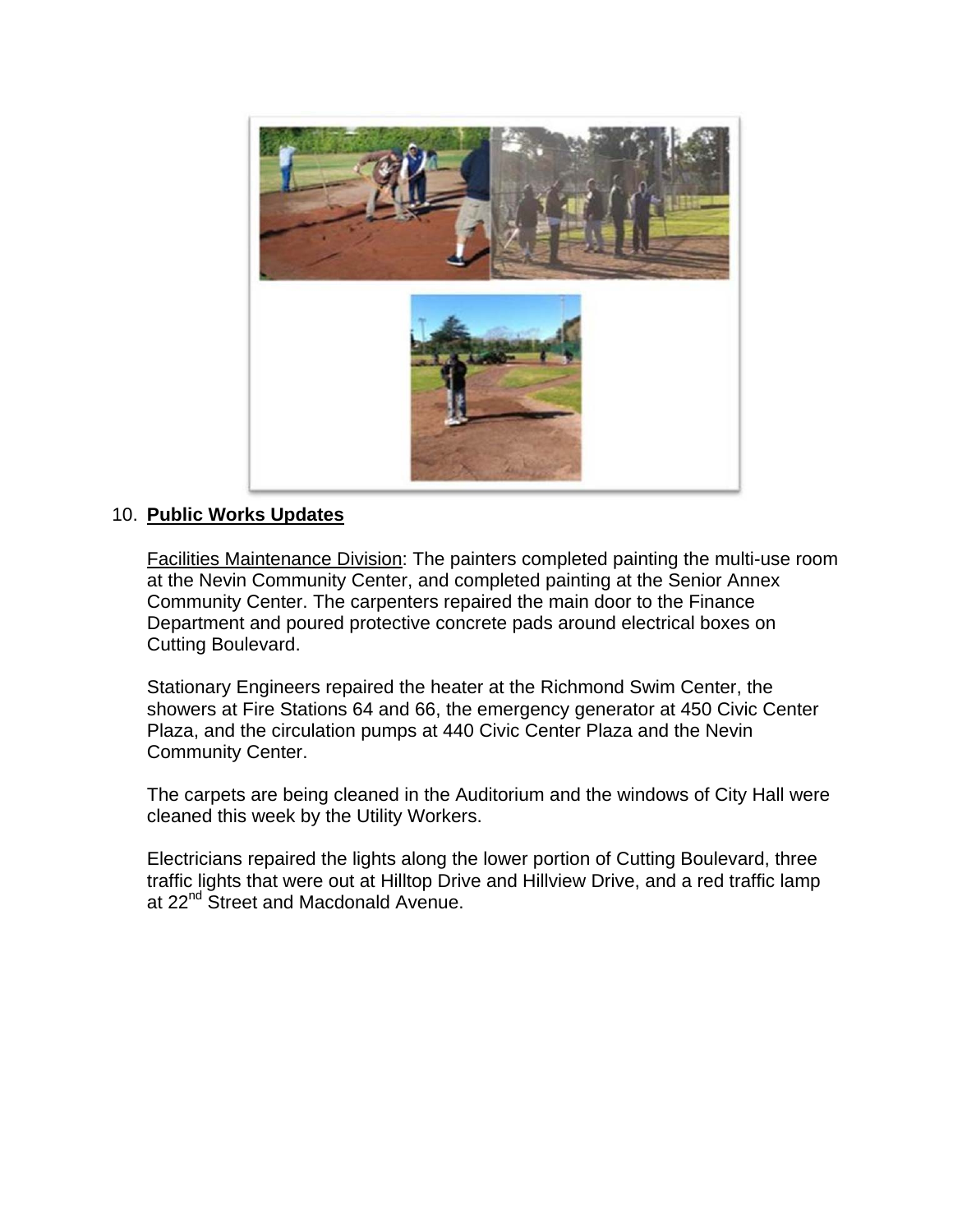

West Cutting Boulevard

Parks and Landscaping Division: Crews assisted in the Martin Luther King Day of Service events happening throughout the City of Richmond, performed ball field maintenance at various locations, prepared the pathway in Marina Green Park for new concrete, completed landscape planting on Klose Way medians, repaired the chain link fence on Richmond Parkway at Castro and Hensley Streets, performed vegetation maintenance at the Humphrey Play Lot, and pruned the shrubs on the 23<sup>rd</sup> Street grade separation.



Martin Luther King, Jr. Day of Service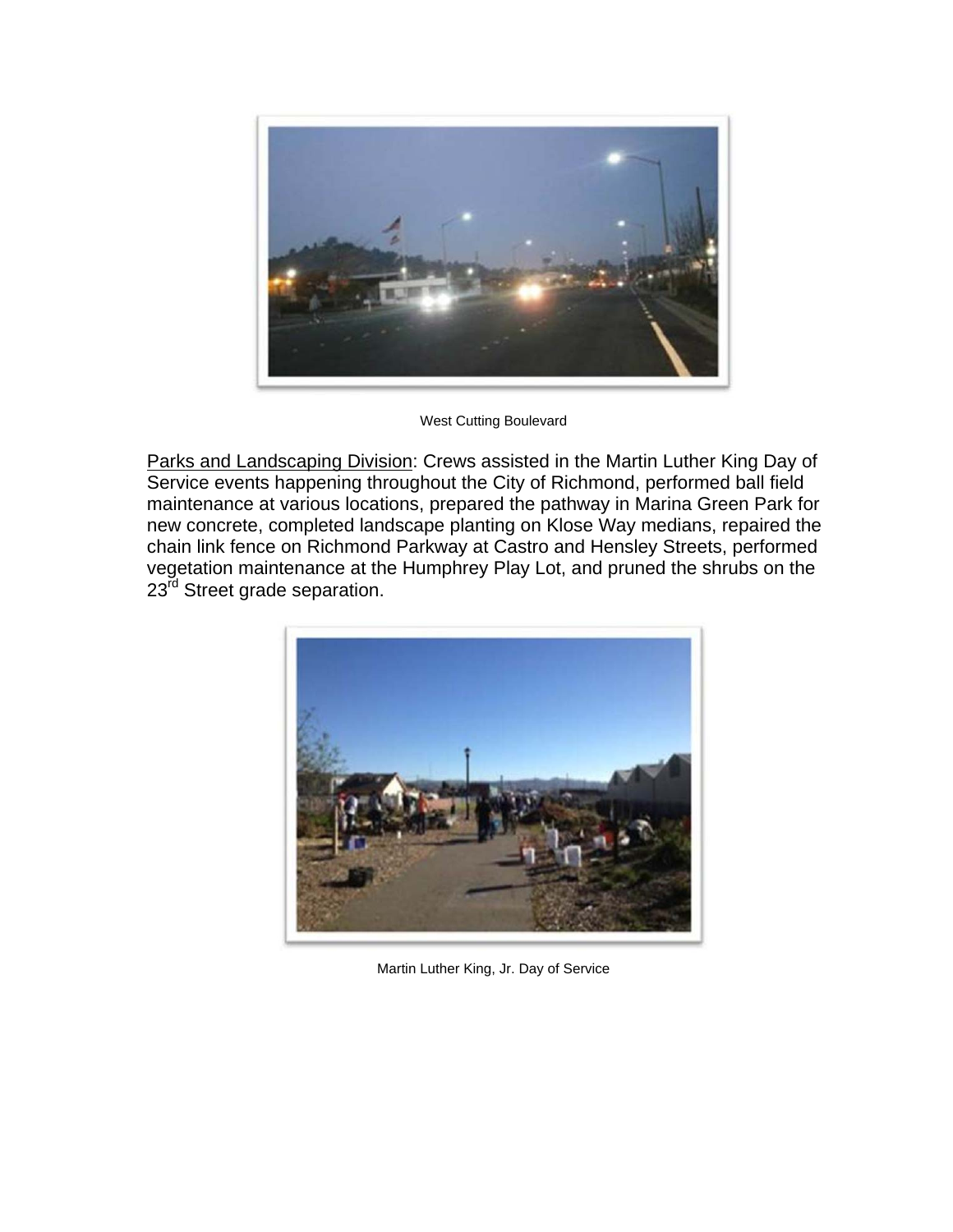

Concrete Pathway at Marina Green Park

Crews worked on various baseball fields throughout the City to prepare them for the upcoming baseball/softball season, completed landscaping, clean-up and improvements at the Humphrey Play Lot and the Nunn sound wall, performed landscape maintenance on Richmond Parkway in the Hilltop area, completed a landscaping project on the center median of Klose Way, started trenches for conduits on the Richmond Parkway, and continued the irrigation rehabilitation project at the Marina Green Park.



Baseball Field Preparation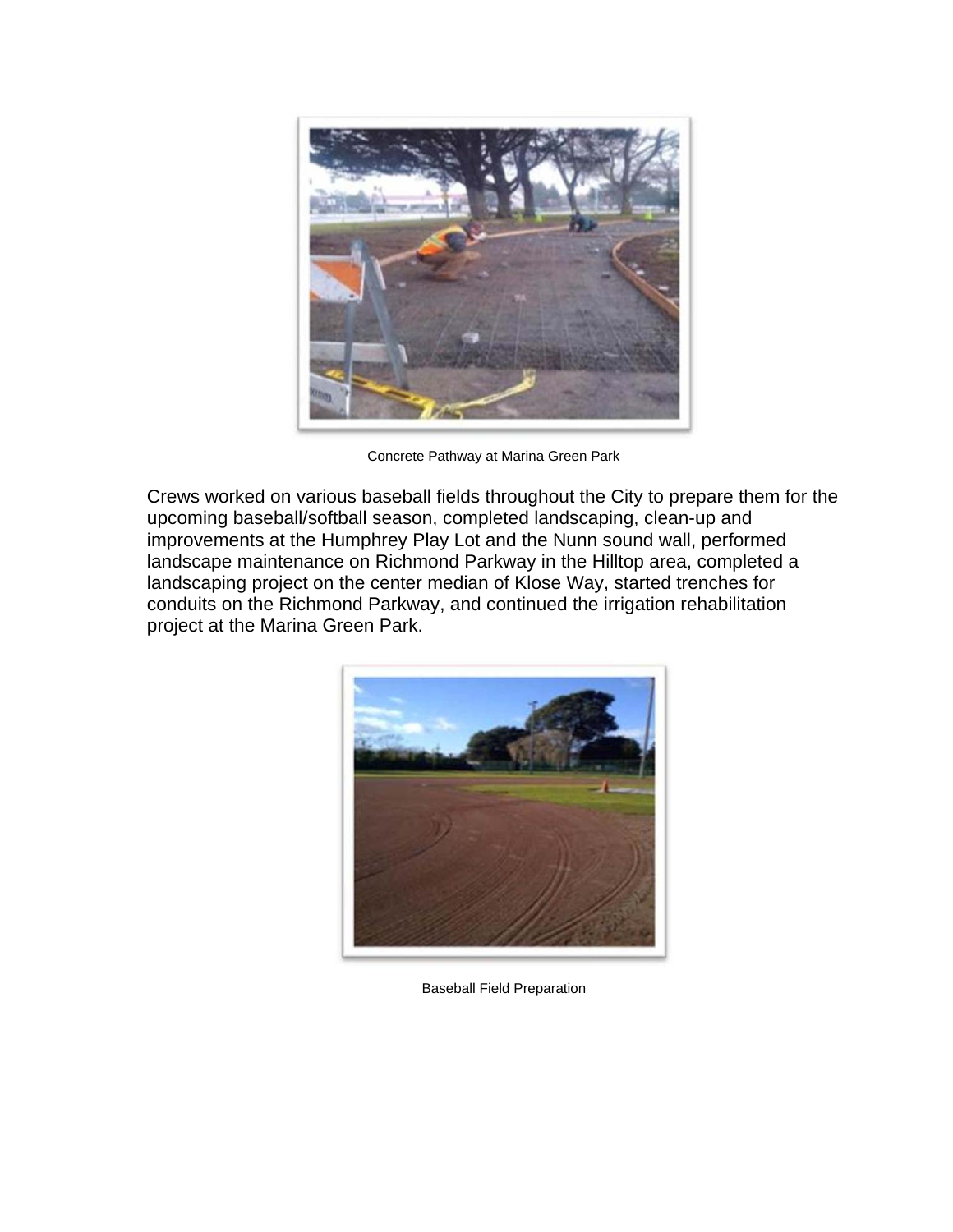

Trenching Off of Richmond Parkway

The Tree Crew trimmed and pruned trees on Robert Miller Drive, Hilltop Drive, Rheem Avenue, Tunnel Avenue, Marina Green Park, Roosevelt Avenue, 38<sup>th</sup> Street, Macdonald Avenue, 21<sup>st</sup> Street, and Barrett Avenue.

Parks and Facilities electricians worked together to complete the restoration of the street lights along lower Cutting Boulevard from I-580 to Canal Boulevard.



Streets Division: The Pavement Maintenance Crew grinded and paved 30<sup>th</sup> Street from Roosevelt to Grant Avenues and paved Marine Street from Tewksbury Avenue to Ocean Avenue.